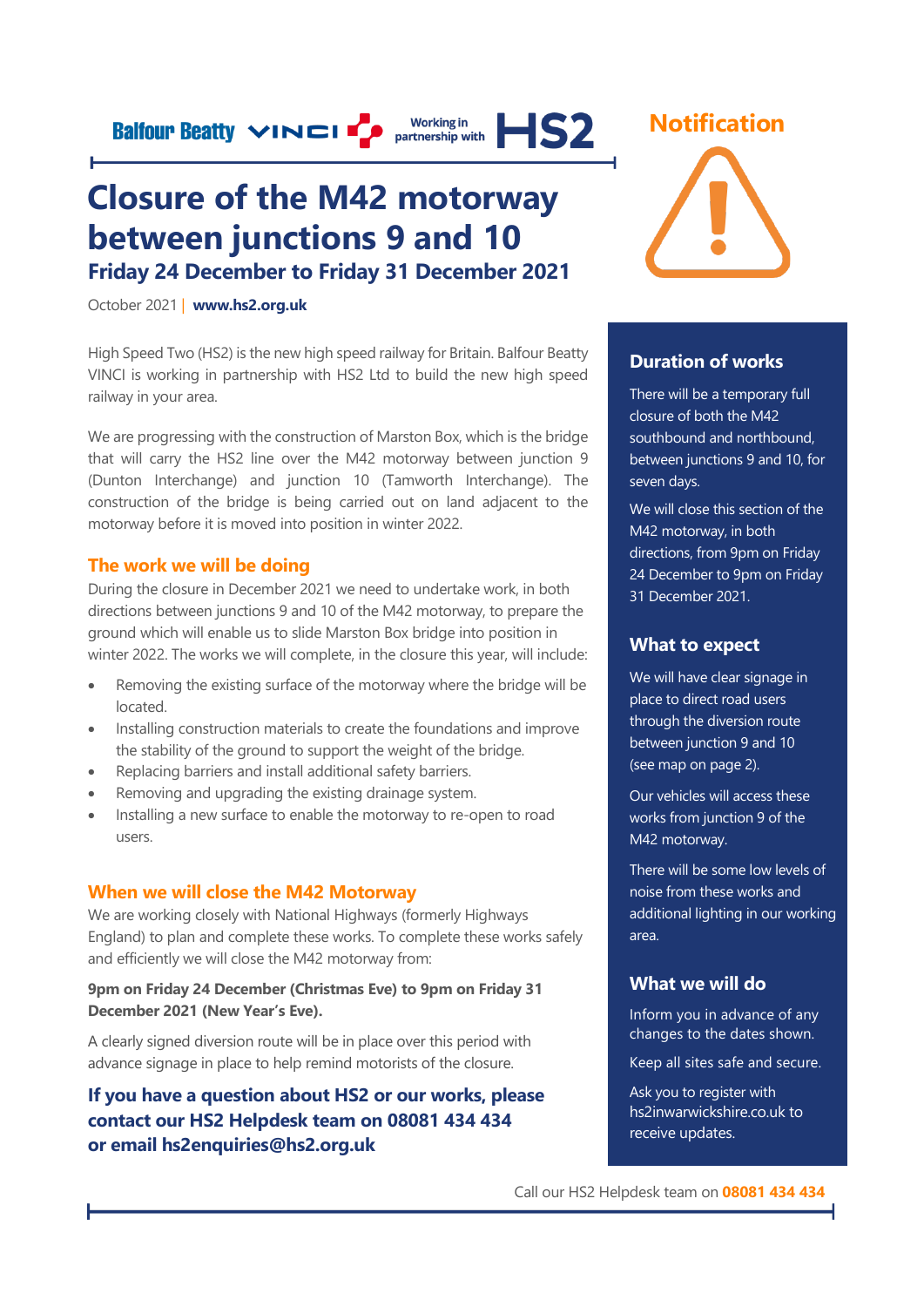## **Closure of the M42 motorway between junctions 9 and 10**



#### **www.hs2.org.uk**

#### **Map of closure and diversion route**

The map below details the closure and diversion route that will be in place over this period. A signed diversion will be in place for road users during the closure of the M42 motorway:

- The northbound diversion between J9 and J10 will direct road users along the A446, A453 and A5 roads.
- The southbound diversion between J10 and J9 will direct road users along the A5, A453 and A446 roads.

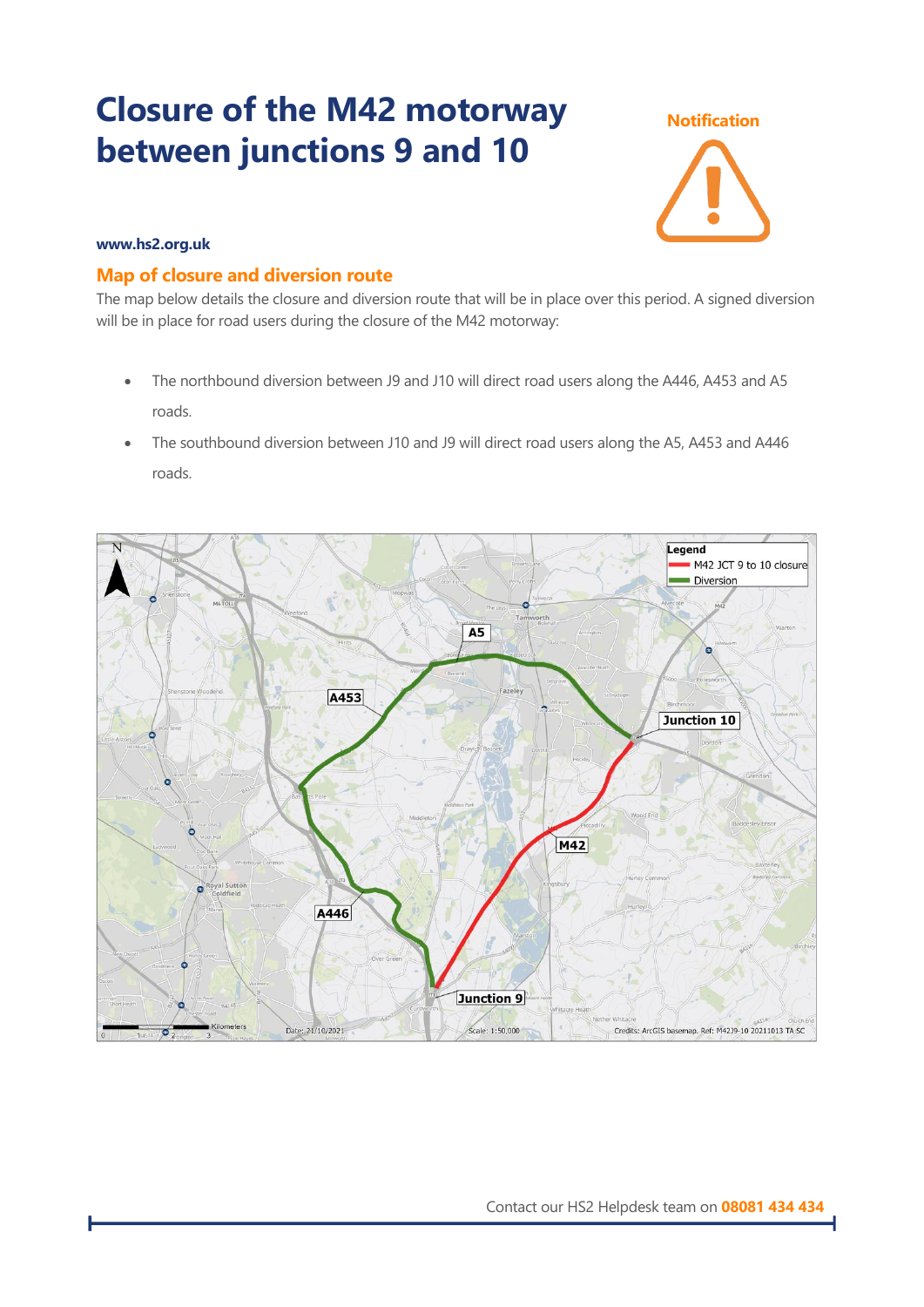## **Marston Box bridge** Motification

#### **www.hs2.org.uk**

#### **The Marston Box**

Marston Box is the bridge that will carry the HS2 line across the M42 motorway near junction 9, north of Lea Marston and Curdworth in North Warwickshire. Marston Box will connect to Dunton Wood Embankment to the south and the Birmingham and Fazeley Canal Viaduct, which crosses the canal, to the north. The structure will be approximately 190 metres in length, of which approximately 82 metres will be made up by Marston Box.

#### **Improving safety and reducing impact on road users**

The original HS2 Environmental Statement (ES) scheme design required the bridge to be constructed 'in situ' on a live motorway over a 20-month period. This option would require three months of total overnight closures, narrow lanes and a reduced speed limit of 50mph to complete the works. These lengthy closure periods would require a defined diversion route to be active for a three month period increasing traffic volumes, congestion and delays on the local road network.

We have reviewed and developed the original design, focussing on reducing the impact on road users and improving safety for our workforce. This has resulted in a fundamental change to the construction method with the box structure now to be constructed to the side of the motorway and then pushed into place using a 'box jacking' technique, rather than being constructed in place.

#### **Design and construction benefits**

A range of benefits will be achieved through the current design and construction method:

- Using the 'box jacking' technique to build the box structure means installation over the motorway can be carried out during two seven-day closures. Building it in place would have required 18 months of traffic disruption.
- A reduction in night time disruption for local residents as the new construction period will avoid the need for prolonged periods of night working.
- The updated Box Structure design is smaller in size and will therefore have a reduced visual impact.
- A reduced impact on the flow of groundwater following a change to the foundations for the Box Structure.

The M42 Marston Box will be moved into position during a second temporary closure planned in winter 2022.

For more information on these works please visit[: www.hs2.org.uk/marston-box](http://www.hs2.org.uk/marston-box)



Proposed view of the M42 Marston Box structure, looking south west along the M42.

Contact our HS2 Helpdesk team on **08081 434 434**